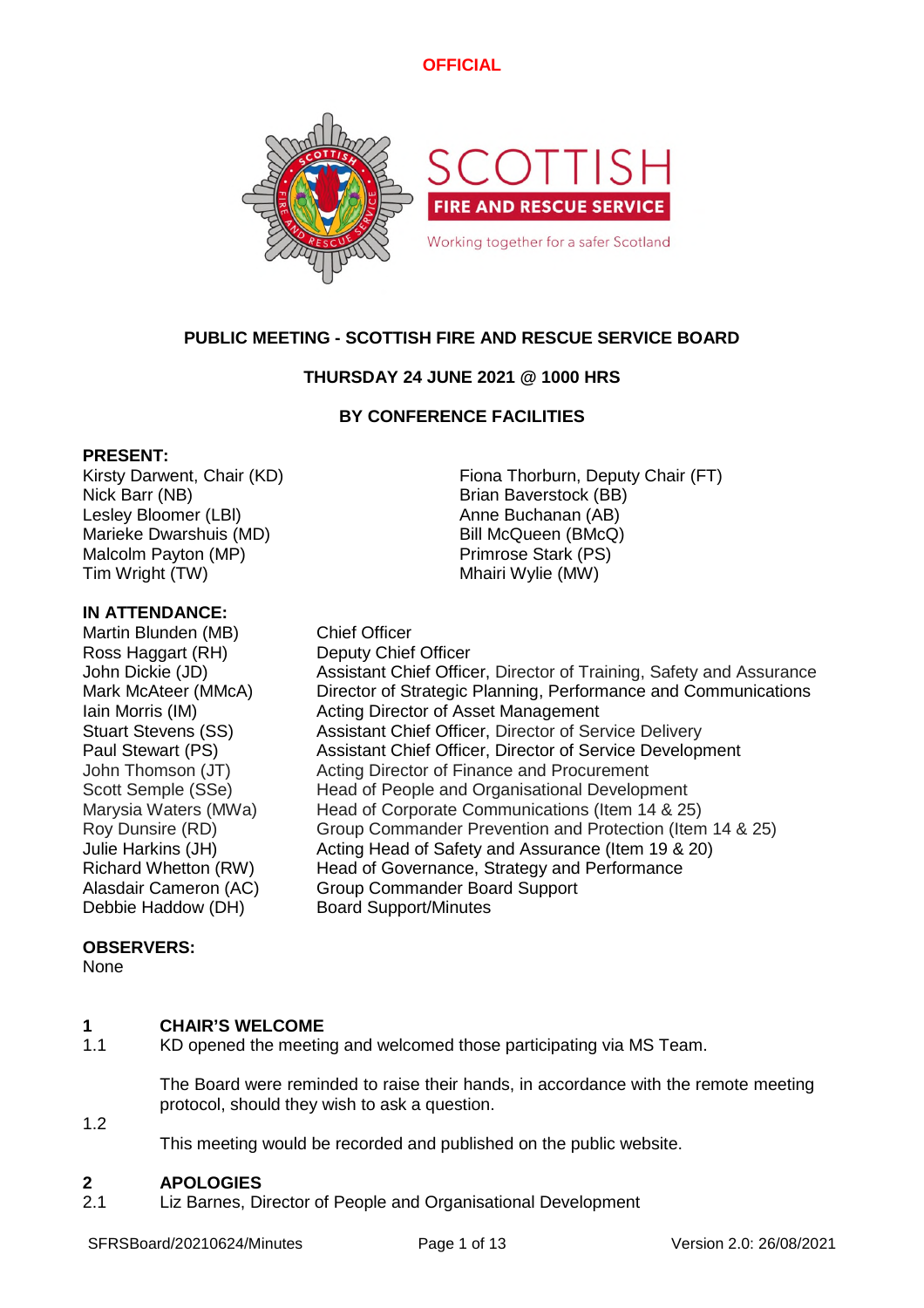### **3 CONSIDERATION OF AND DECISION ON ANY ITEMS TO BE TAKEN IN PRIVATE**

- 3.1 The Board agreed that the *Draft UFAS Consultation Document: Proposal For Responding to Automatic Fire Alarms* and the *Draft Fire and Rescue Framework for Scotland 2021-22* would be taken in private due to confidential matters (Standing Order 9G).
- 3.2 The Board also agreed that the *Chief Officer's Report (Item 9 – verbal update)* would also be taken in private due to confidential commercial matters (Standing Order 9E).

### **4 DECLARATION OF INTERESTS**

4.1 None.

### **5 MINUTES OF PREVIOUS MEETING:**

### 5.1 **Thursday 29 April 2021**

5.1.1 The minutes were agreed as an accurate record of the meeting.

### 5.2 **Thursday 27 May 2021 (Special)**

- 5.2.1 Subject to minor typographical errors, the minutes were agreed as an accurate record of the special meeting.
- 5.3 **Subject to amendments, the minutes of the meeting held on 29 April 2021 and 27 May 2021 were approved as a true record of the meeting.**

### **6 ACTION LOG**

- 6.1 The Board considered the action log and noted the updates.
- 6.2 **Members noted the updated Action Log and approved the removal of completed actions.**

#### **7 DECISION LOG**

7.1 The Board considered the Decision Log. It was highlighted that following an Internal Audit recommendation, individual impact assessment sections had been included from April 2021 and would be reviewed on a rolling 12 months period.

### 7.2 **Members noted the updated Decision Log.**

# **8 CHAIR'S REPORT**

- 8.1 The Chair presented her report noting events which had occurred since the Board meeting held on 29 April 2021. The following key points were highlighting:
	- Recent National Joint Council (NJC) meetings. Firefighter pay settlement (1.5%) offered from July 2021. Fire Brigade Union (FBU) currently consulting with members.
	- Informal meetings held with NJC to discuss wider industrial relation at a UK level.
- 8.2 In regard to the FBU's formal recommendation (pay offer), KD advised that no timescale had been announced yet.
- 8.3 KD advised that her meeting with Gillian Russell, Director of Health Workforce, was an opportunity to discuss and share good practice around industrial relations, challenges across the public section with terms and conditions and how to move forward in a post Covid environment.

### 8.4 **The Board noted the report.**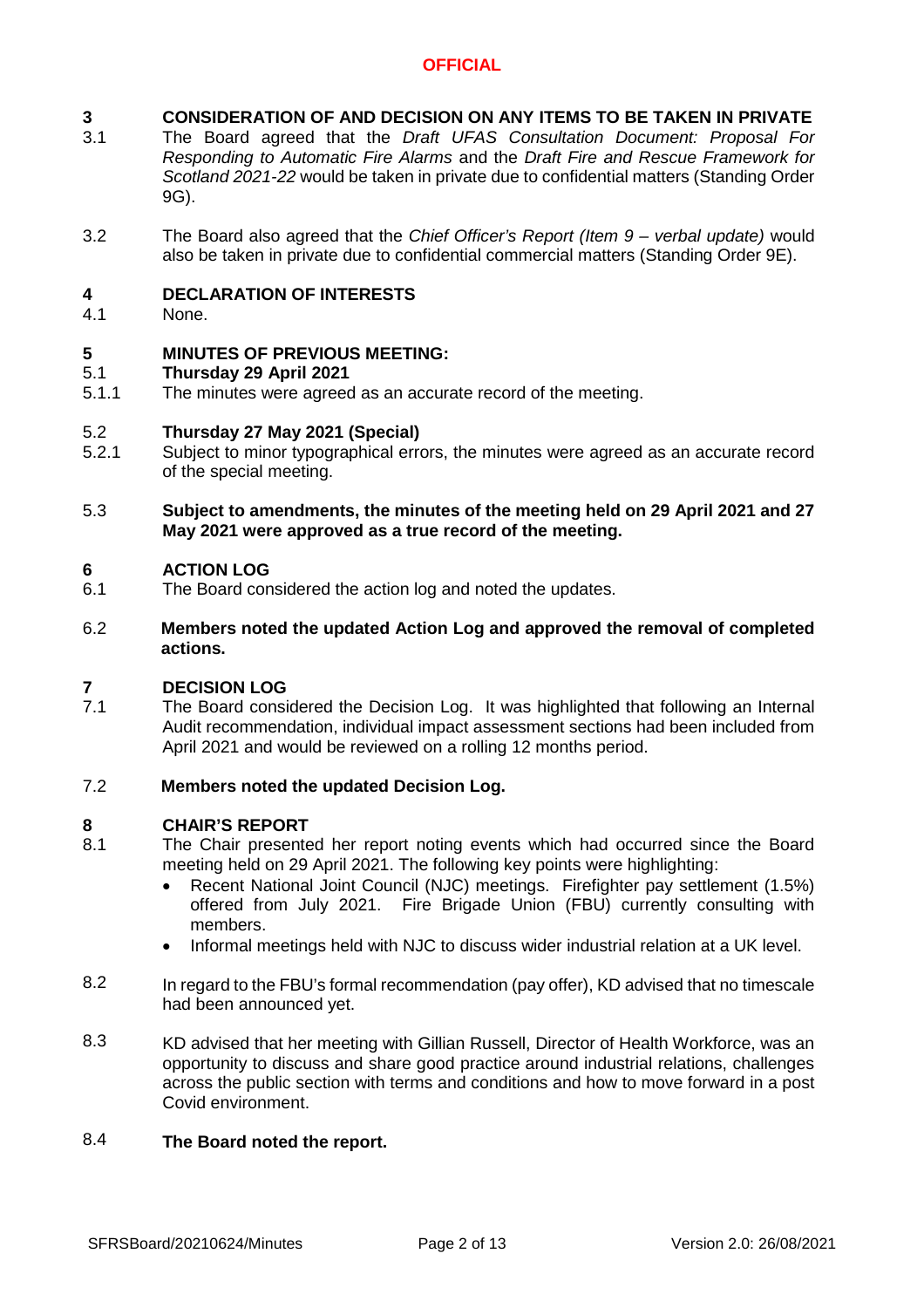# **9 CHIEF OFFICER'S REPORT**

9.1 The Chief Officer presented his report noting events which had occurred since the Board meeting held on 29 April 2021.

### 9.2 **The Board noted the report.**

# **10 CHANGE PORTFOLIO UPDATE**

- 10.1 RH updated Members in regard to Change Portfolio matters which had occurred since the Board meeting held on 29 April 2021, highlighting the following:
	- Head of Portfolio Office has carried out an appraisal of the Portfolio Office and wider organisation, on the ability to delivery significant change. To inform his appraisal, the Head of the Portfolio Office had observed the Senior Management Board (SMB), met with key stakeholders, considered the Gateway review (February 2020) and the Strategic review. The findings of this appraisal have been presented to the SMB and Strategic Leadership Team (SLT) and would be taken to the Change Committee Workshop (20 July).
	- Head of Portfolio Office to produce a Development Portfolio Function Roadmap, to be enacted in 2021/22, to determine the actions required to develop to Portfolio Office function and the wider organisation's capability/capacity to delivery change.
	- Consideration to be given to the role of the SMB whilst remaining mindful of the role of the Change Committee.
	- Evaluation of the 5 Watch Duty System project completed. Along with the evaluation findings from the Rural Full Time Post (RFTP) and Rapid Response Unit (RRU) projects, a combined action plan had been developed and would be submitted to the Change Committee for scrutiny.
- 10.2 In regard to the Portfolio Office structure, RH reminded the Board of the notional reviews previously considered by the SLT. Since his appointment, the Head of Portfolio Office had undertaken a gap analysis and identified some gaps in key roles/capability. Recruitment had already commenced to fill one of these key roles.

### 10.3 **The Board noted the verbal update.**

# **11 COMMITTEE UPDATES**

### 11.1 **Audit and Risk Assurance Committee (ARAC)**

11.1.1 BB noted that the draft minutes from 24 March 2021 already been presented and reported that the next public meeting is scheduled for 8 July 2021.

### 11.1.2 **The Board noted the verbal update.**

#### 11.4 **Change Projects Committee (CC)**

- 11.4.1 FT reported that the Committee held a public meeting on 6 May 2021 and referred the Board to the attached draft minutes. She highlighted the following:
	- Head of Portfolio Office valuable addition to the function.
	- Committee Workshop (20 July 2021) looking at the Portfolio Office and change management roadmap.
	- Command and Control Futures project (CCF) Future strategy day session scheduled

### 11.4.2 **The Board noted the draft minutes and verbal update.**

#### 11.3 **People Committee (PC)**

- 11.3.1 PS reported that the Committee held a public meeting on 2 June 2021 and referred the Board to the attached draft minutes. She highlighted the following:
	- Equality Pay and Gender Pay Gap report showing good progress and favourable comparison to UK/legacy fire and rescue services.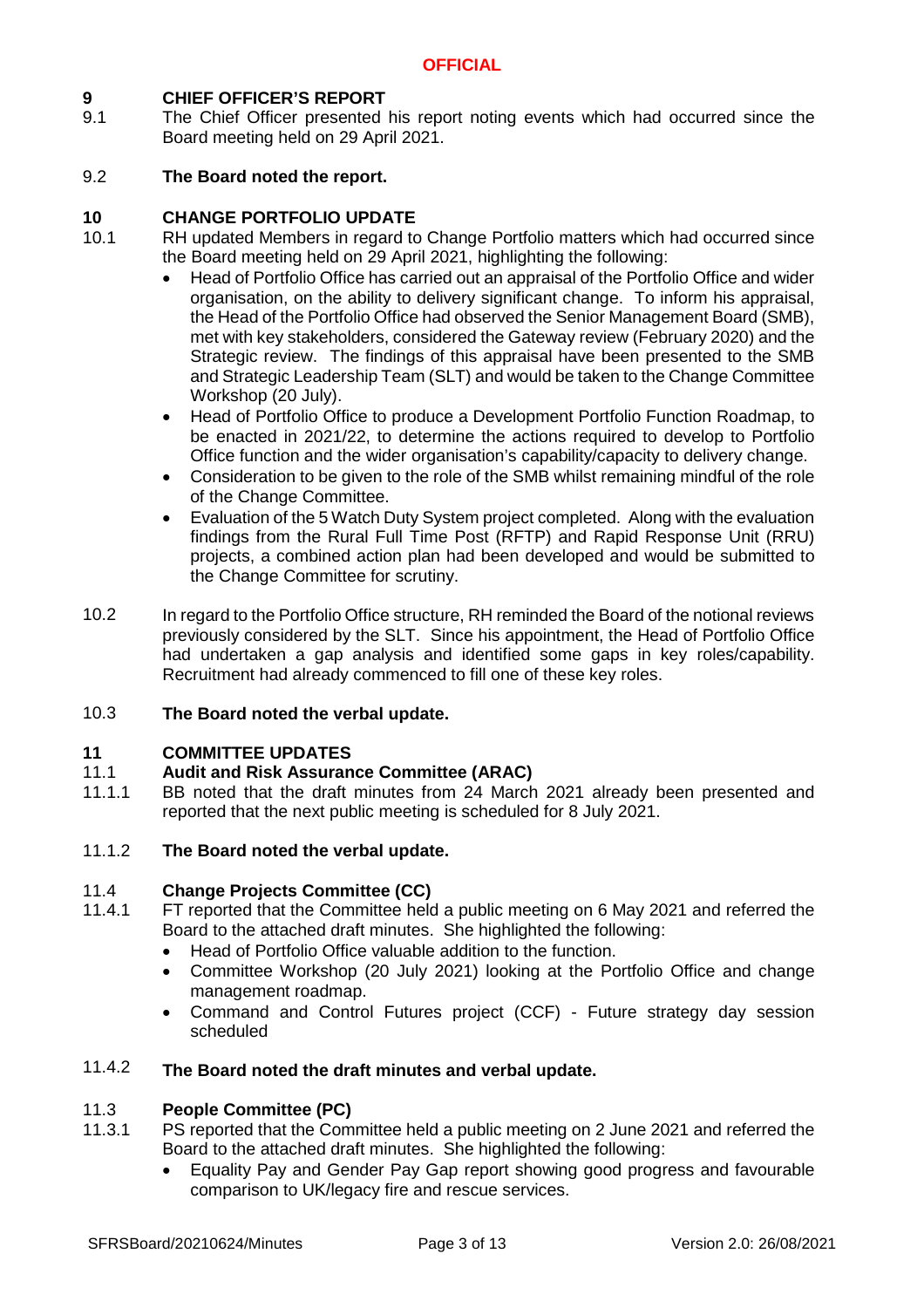- Health and Wellbeing Challenging year has resulted in significant backlog. Business cases have been approved to address this.
- Employee Wellbeing Survey carried out Q4 and a subsequent action plan was developed.
- People, Training, Finance and Assets programme New contract secured with existing supplier HR providers to ensure stability until a new system was in place.
- Consistently low percentage of exit interviews being carried out, review to be undertaken.
- Innovation used to allow the continued delivery of training throughout the challenging year.
- Main risks were identified as capacity of resources to deliver training and capacity within facilities (social distancing).
- Update on the response to HMFSI audit.
- Progress continued to be made with Health and Safety Improvement Plans.
- Scrutinised the Health and Safety Policy Statement and Annual Report.
- Approved the Committee's Value Added Statement.
- Acknowledged the efforts and additional work undertaken within both the Training, Safety and Assurance and People and Organisational Development Directorates, throughout this particularly challenging year.

### 11.3.2 **The Board noted the draft minutes and verbal update.**

### 11.2 **Service Delivery Committee (SDC)**

- 11.2.1 NB reported that the Committee held a public meeting on 26 May 2021 and referred the Board to the attached draft minutes. He highlighted the following:
	- Service Delivery Update Update on existing Operations Control equipment to be submitted to next meeting.
	- Quarterly Performance Report Q4.
	- Action Plan and Closing Report Content with assurances provided and Committee commented on the importance of focusing on the original recommendations.
	- Unwanted Fire Alarm Signals (UFAS) Committee impressed by the standard and depth of work undertaken.
	- Clinical governance review by Scottish Ambulance Service.
	- Live demonstrations of InPhase risk reporting module.
	- Risk Spotlight on Fire Safety Enforcement and the impact of Covid including changes to delivery method. Future session to be arranged so the Committee can be updated regarding the legal framework and recent developments.
	- Response and Resilience Review presentation
	- Future areas of focus to include Operational Strategy, Fire Safety Enforcement, Outcome of Clinical Governance Review.

### 11.2.2 Grenfell Tower Fire Update

SS provided the Board with an update on the work undertaken by the Service in conjunction with relevant partners, following the Grenfell Tower fire tragedy in June 2017. The following key points were highlighted:

- Update Report 7 presented to the Committee included details of some relevant personnel changes within the working group.
- Detailed stocktake of progress against the action plan had been undertaken and route to completion had been identified.
- Impact of Covid on the ability to progress some actions.
- Detailed action plan presented and included RAG status and specific position updates on individual recommendations. Highlighted that the spirit of some recommendations has already been met, however, further actions have been identified and would now be also be undertaken prior to closing.
- During the reporting period, 6 actions have been closed and timescale for 13 actions have been extended to September 2021. Reminder that the original timescale for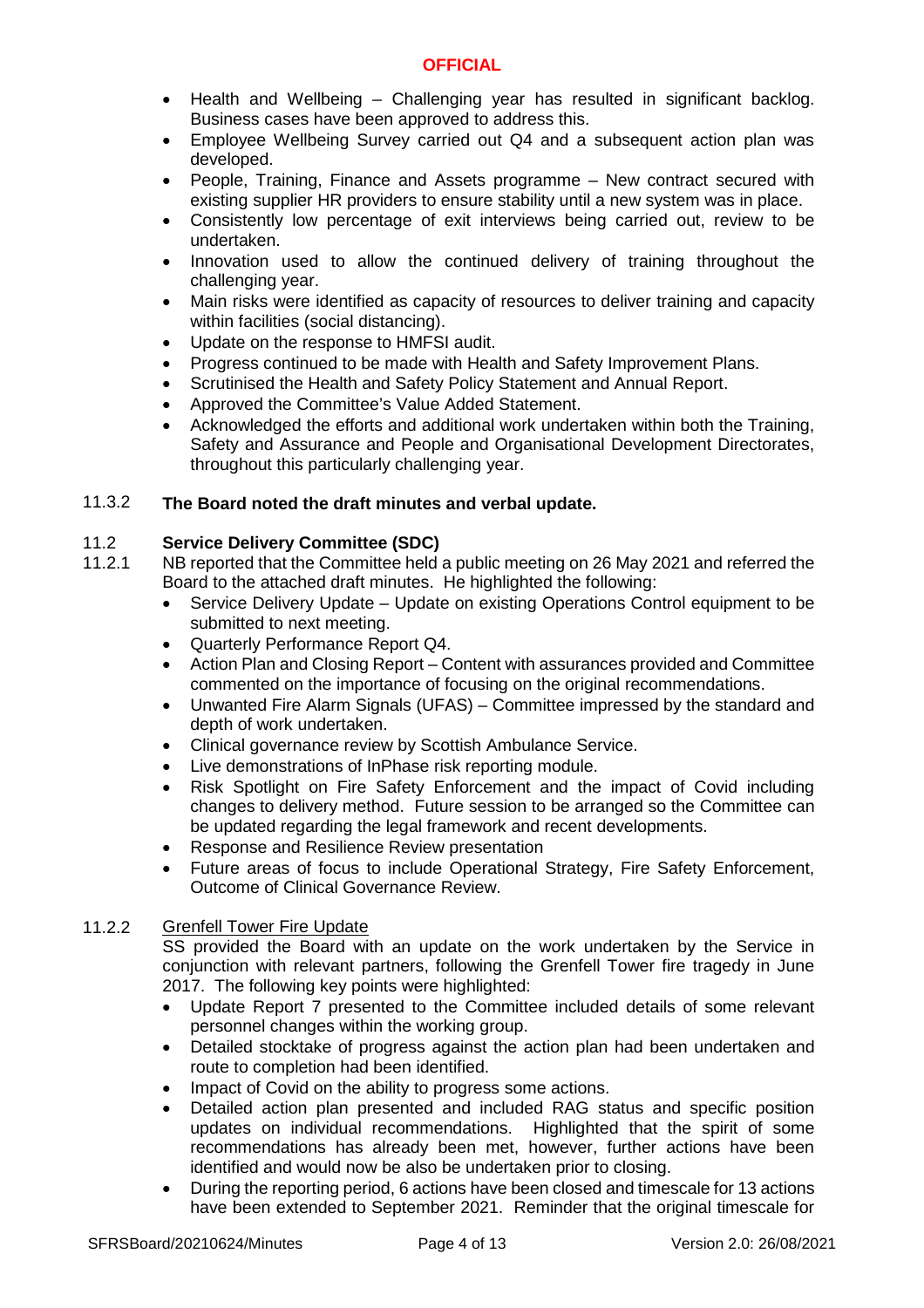completing the action plan (June 2021) was set by the Service and prior to the ongoing pandemic.

- Successfully undertook the Fire Survival Guidance exercise and the outcomes would be disseminated throughout the Service.
- Transferred one recommendation to the Command and Control Mobilising System project. This recommendation related to accessing the command and control system by other blue light partners.
- HMFSI have commenced a thematic audit of High Rise Firefighting and Response to Grenfell.
- Overall summary of the 44 actions 26 actions completed, 17 remain outstanding, one transferred.

#### 11.2.3 **The Board noted the draft minutes and verbal update.**

- **12 BOARD MEMBERS APPOINTMENTS AND REVIEW OF COMMITTEE STRUCTURE** 12.1 MMcA presented a report to the Board seeking approval of the revised Committee Structure, following the appointment of new Board Members and imminent retiral of existing Board Members, to ensure the continued effectiveness of the Board.
- 12.2 During discussions it was noted that the formal announcement was still awaited from the Minister's office, however, the Chair of the SFRS Board had considered and identified the new Committee structures. A further review would be carried out early 2022 to identify any wider restructuring requirements.

### 12.3 **The Board approved the proposals in order to assist towards ensuring the continued effectiveness of the governance arrangements of the SFRS Board and its Committees.**

### **13 ARRANGEMENTS FOR REVIEWING THE EFFECTIVENESS OF THE BOARD**

- 13.1 MMcA presented a report to the Board advising and seeking approval of the proposed arrangements for reviewing the effectiveness of the Board. The following key points were highlighted:
	- Corporate Governance Framework currently being developed and would supersede the existing Code of Corporate Governance.
	- Impact of Covid on the operations of the Board and noted the work and support provided by the Board Support Team during this challenging period.
	- At the early stages of the pandemic, positive action had been taken in relation to the delegated powers of the Chief Officer, standing orders and scheme of delegation.
	- Internal Audit of Corporate Governance resulted in satisfactory assurance and 2 recommendations being made. The recommendations related to impact The recommendations related to impact assessments to ensure effectiveness of Board decisions and review of Committee structures.
	- Board Strategy and Information days and Committee workshops were extremely beneficial and continue to strengthen our governance.
	- Continuing commitment to improve and provide training/learning materials.
	- Board appraisals used to identify strengths and weaknesses which help to inform future succession planning arrangements.
	- Continued commitment to maintain gender representation and balance on the Board.
- 13.2 The Board commented on the importance placed and high level of governance arrangements within the Service.
- 13.3 In regard to training/development opportunities, it was suggested that a training log for Board Members be developed for reference or review purposes. The limited training/development opportunities available through Public Appointments/Scottish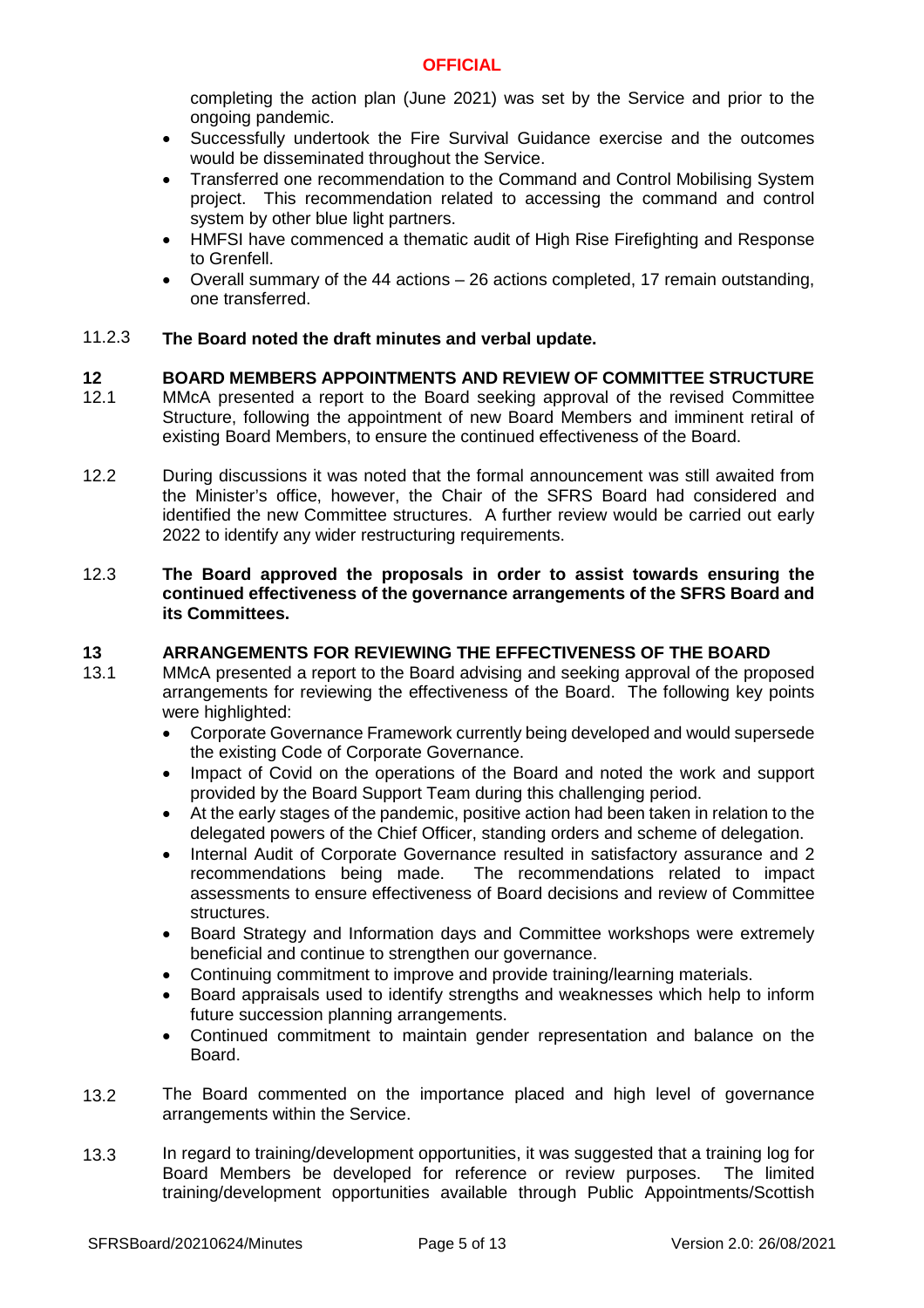Government had previously been noted and feedback to Scottish Government. MMcA agreed to review the training materials available through NHS Education for Scotland and identify whether this could be made available to Board members.

### **ACTION: MMcA**

- 13.4 The Board suggested that consideration be given to the future presentation (ie, tabular style). MMcA noted this comment and would consider for future reports.
- 13.5 In regard to gender diversity, the Board acknowledged the diversity within the current Board but noted that this was not reflective across the wider public sector. The Board further commented that diversity was not limited to gender equality. The Board reiterated the importance of development opportunities for Board members and also the importance of proactive engagement, etc to encourage and support future appointments from more diverse backgrounds an approach taken for the most recent round of SFRS Board Member recruitment earlier in the year.
- 13.6 The Board thanked the Board Support Team for their continuing support which allowed members to be more effective in their role and to review their contribution to the Service and communities of Scotland.

### 13.7 **The Board approved the arrangements for reviewing the effectiveness of the Board.**

*(Meeting broke at 1100 hrs and reconvened at 1110 hrs)*

### **14 UNWANTED FIRE ALARM SIGNALS (UFAS) CONSULTATION: PROPOSALS FOR RESPONDING TO AUTOMATIC FIRE ALARMS**

- 14.1 SS presented a report to the Board seeking approval of the proposed plans for consulting on 3 options, commencing 19 July 2021, and also the draft Mandate for Consultation. RD highlighted the following key points:
	- Detailed overview of appraisal options stages to help develop and inform the options to be consulted on.
	- Key decisions have been influenced through the staff and stakeholder workshop, UFAS Review Project Board, SLT and SDC provided scrutiny.
	- Independent facilitated workshop allowed staff and stakeholders to test, assess and score the shortlisted options and also provided a platform to express their views.
	- Outcomes of the staff and stakeholder workshops resulting in recommendations to discount 2 options.
	- Consultation and communications plan has been developed by the Communications and Engagement Team, to ensure wide awareness of the exercise and the plan would be continued reviewed during the consultation.
	- Consultation mandate sets out the scope and purpose of the consultation.
	- Consultation to commence on 19 July 2021.
- 14.2 The Board commended the quality of work undertaken by all those involved throughout the process and in the development of the options. The Board further commended the overall pacing and clarity of the process.
- 14.3 The Board were given assurances that Operational Control (OC) staff have been fully involved throughout the process and were represented on both the working group and project board. RD clarified that the potential moral dilemma for OC staff would be to not mobilise a response to confirmed false alarms.
- 14.4 In regard to benefits, the Board noted the importance of highlighting the non-cashable savings. SS noted that the cashable and non-cashable benefits were set out in the consultation document and would be discussed under Agenda Item 26.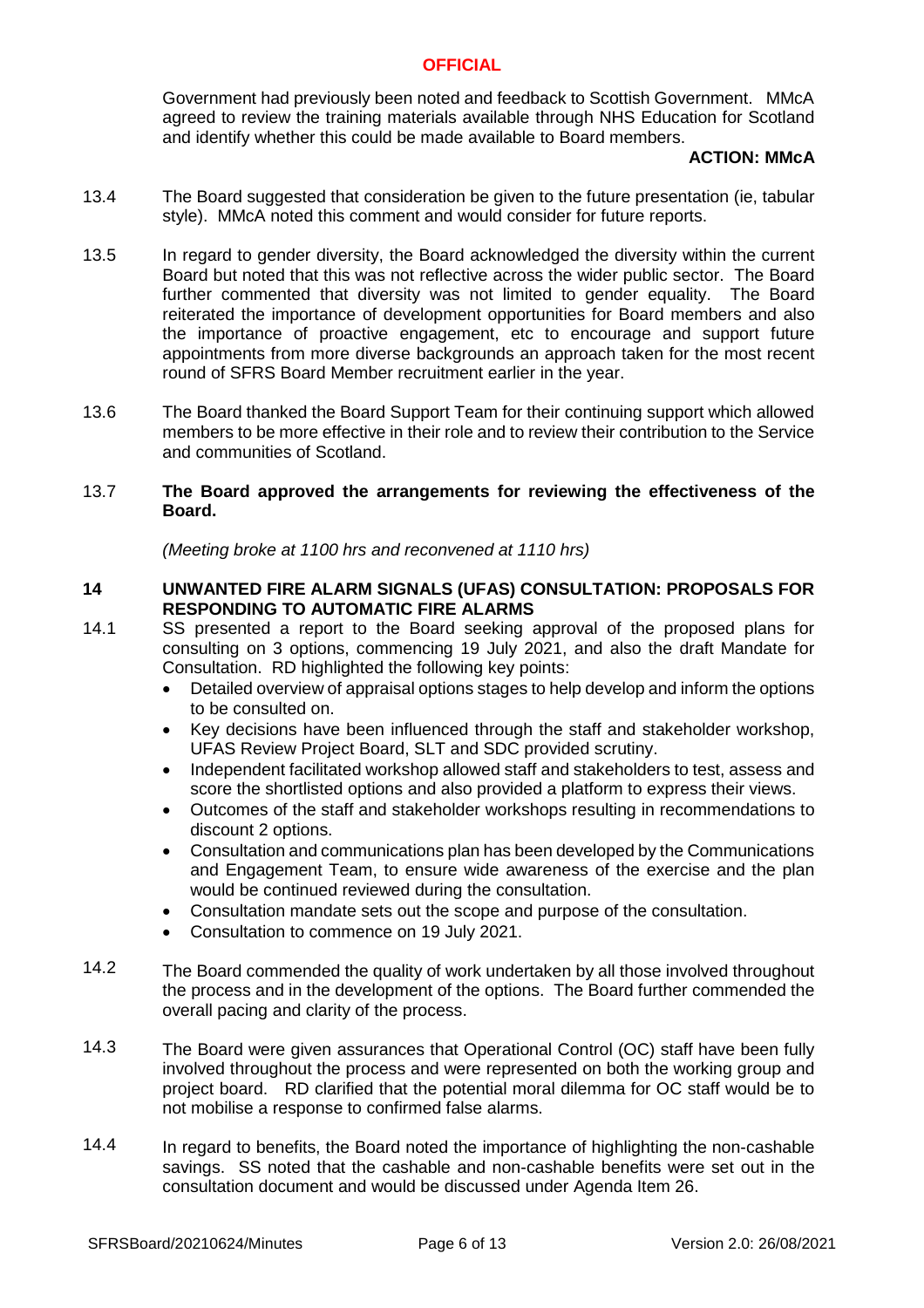- 14.5 The Board welcomed the production of a British Sign Language (BSL) video, however, it was noted that this represented a smaller percentage of the population than non-English speakers. MWa noted that the BSL community were active and had previously engaged with the Service. MWa further noted that the Service has engaged with a company who would be able to translate documents at short notice, if this was necessary and Google translate was an alternative backup option.
- 14.6 In regard to call challenging and the potential need for an interpreter, SS informed the Board that, as with the current policy, should call challenging not be possible due to language difficulties, then the Service would always mobilise.
- 14.7 In regard to consulting with an adequate representative sample, MWa stated that there were definitive rules. However, the Service ensured that the number of internal and external stakeholders were appropriately balanced and included high interest/high influence stakeholders.
- 14.8 SS confirmed that activations from an alarm system designed to pose a risk to life should always be accompanied with a back-up call by occupants confirming a fire and this was not always forthcoming. The Service target these premises with fire safety enforcement activities to proactively engage and make them aware of their responsibilities.
- 14.9 The Board commented on the potential impact on response times due to call challenging and whether any adjustments would be made when collating this data. SS confirmed that he anticipated response times increasing, however, this would be outweighed by the benefits. MMcA also confirmed that the Data Team would rebaseline the indicator to take note of any changes.
- 14.10 MWa informed the Board of the extensive consultation stakeholder list which included Chambers of Commerce and the Federation of Small Businesses. The list would remain constantly under review and updated as necessary.
- 14.11 It was acknowledged that the Service would be launching two consecutive consultations, however the targeted stakeholder groups and type of consultation were different.
- 14.12 RD provided clarity on optimism bias levels and how this had been factored into the proposed options.
- 14.13 **The Board approved the proposed plans for consulting on 3 options, commencing 19 July 2021, and also the draft Mandate for Consultation.**

# **15 RESOURCE BUDGET MONITORING REPORT – MAY 2021**

- 15.1 JT presented a report advising the Board of the resource budget position for the period ending 31 May 2021. JT outlined the analysis of the financial position and referred Members to Appendix A of the report, which identified the current resource position showing a current year to date overspend of £0.060m and a forecasted year-end underspend of £0.259 million. This forecast position is on the basis that additional funding is received to support the Services investment in Conference of Parties (COP26). Trace & Protect and Emergency Service Mobile Communications Programme (ESMCP). The following key points were highlighted:
	- Budget virement section added to provide more visibility to budget allocations to date and to show comparison against the approved budget. These include refinements up to 31 March 2021 and also the allocation for business cases approved by SLT in April 2021.
	- Year to date overspend of £0.060m.
	- Uniformed pay offer (1.5%) not reflected in the budget until confirmation received.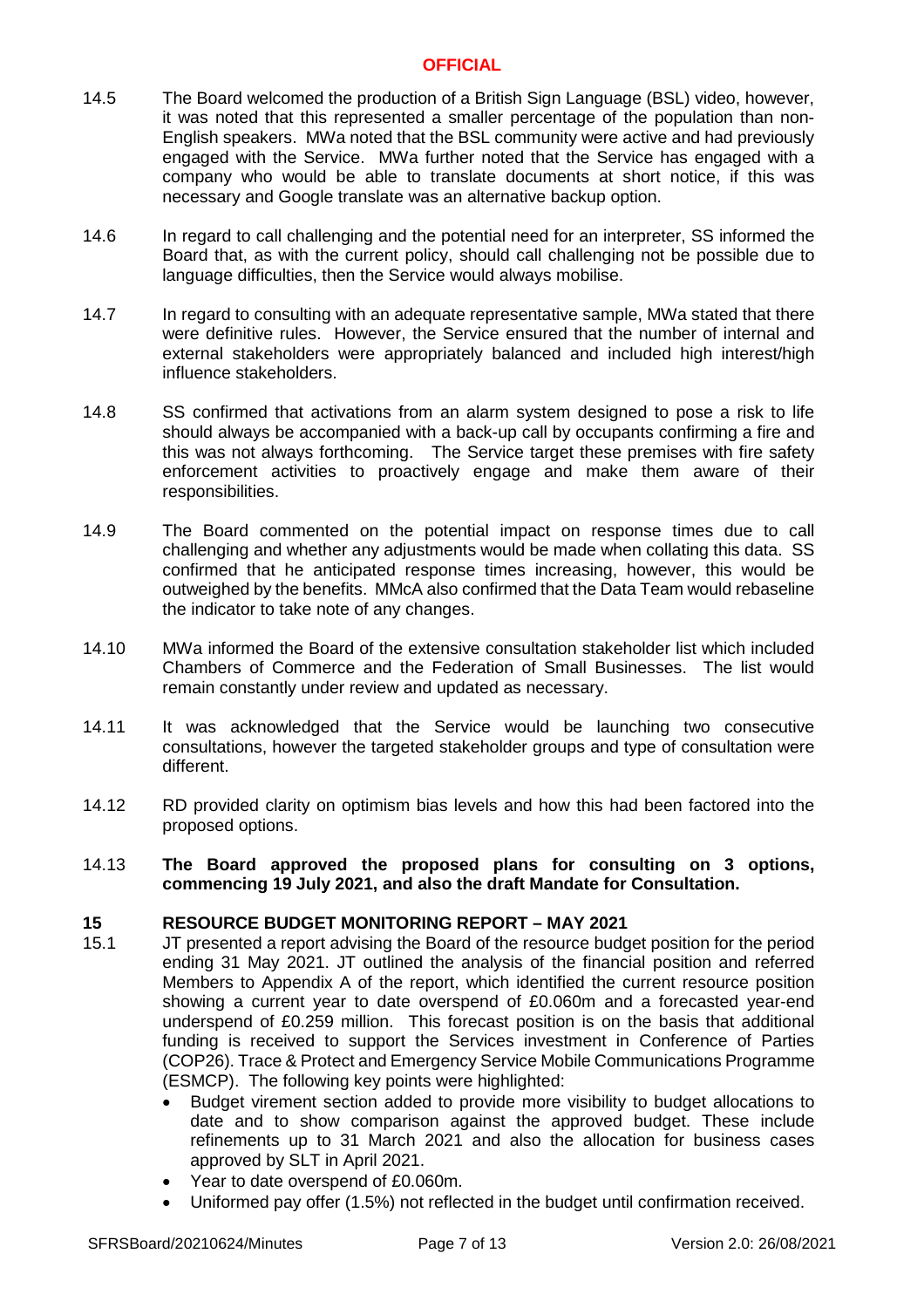- Wholetime Firefighters forecasted overspend (£0.128m), Control Firefighters forecasted underspend (£0.092m), Retained/Volunteer Firefighters forecasted underspend (£0.142m).
- Property costs forecasted underspend £0.153 due to the early sale of Thornton.
- Risks areas highlighted and SLT have agreed actions to address and manage them.
- Overriding financial risk is the current underspend across both the resource and capital budget.
- 15.2 In regard to Support staff vacancies, SSe noted that the Service would always endeavour to fill vacancies with substantive appointments and noted the alternative methods being explored to recruitment staff. He commented on the impact of Covid on the availability of agency staff. RH reminded the Board of the business cases, supported by SLT, to undertake focussed recruitment for both permanent and temporary staff. The working group were identifying how the recruitment process could being streamlined and a full update would be brought to a future Board Strategy Day. It was noted that it would be helpful for the financial aspects to be introduced and presented alongside the staffing levels within the PC reporting.
- 15.3 In regard to overtime costs associated with COP 26, JT confirmed that the overtime directly attributable would be captured and recovered.
- 15.4 RH briefly outlined the key areas to be supported through the business cases. These included People and Organisational Development (to support other recruitment), Prevention and Protection (both community and legislative), Health and Safety, Training and the People, Training, Finance and Assets programme (to backfill roles in order to release existing staff).
- 15.5 The Board queried and where provided with the reasons for the increased security, and associated costs, at the Newbridge site.
- 15.6 With reference to earlier discussions relating to support staff vacancies, it was noted that a greater understanding of the nature of the vacancies, whether long term and the impact of Covid would be beneficial for the PC. MB reminded the Board that a review was undertaken in 2019 to identify all vacancies within the Service, however due to Covid, this was unable to be progressed. It was felt that the increased flexibility/agile framework, resulting from Covid, may impact positively on future recruitment. It was noted that this would be discussed further at a future Board Strategy Day.
- 15.7 The Board commented on the potential for setting delegated limits for virements. Future Strategy Day session scheduled to discuss financial information and scrutiny which will include virements and potential delegated limits.
- 15.8 The Board commented on the material changes made to the budget within a relatively short period of time after Board approval and queried whether this could have been foreseen. JT stated that the budget was based on the February forecast and this was continually refined up to the end of March. The material changes relate to employee costs and apprenticeship levy income. JT noted the reallocation of budget costs which reflected the business cases, previously discussed, and this would be discussed at a future Board Strategy Day.
- 15.9 JT reiterated the requirement to provide an approved budget prior to the beginning of the financial year, accepting that changes may be required and should be made within a reasonable period. The Board acknowledged the restricted timeline, however, where possible the Service should seek to avoid this difficulty and this would be discussed further at a future Strategy Day.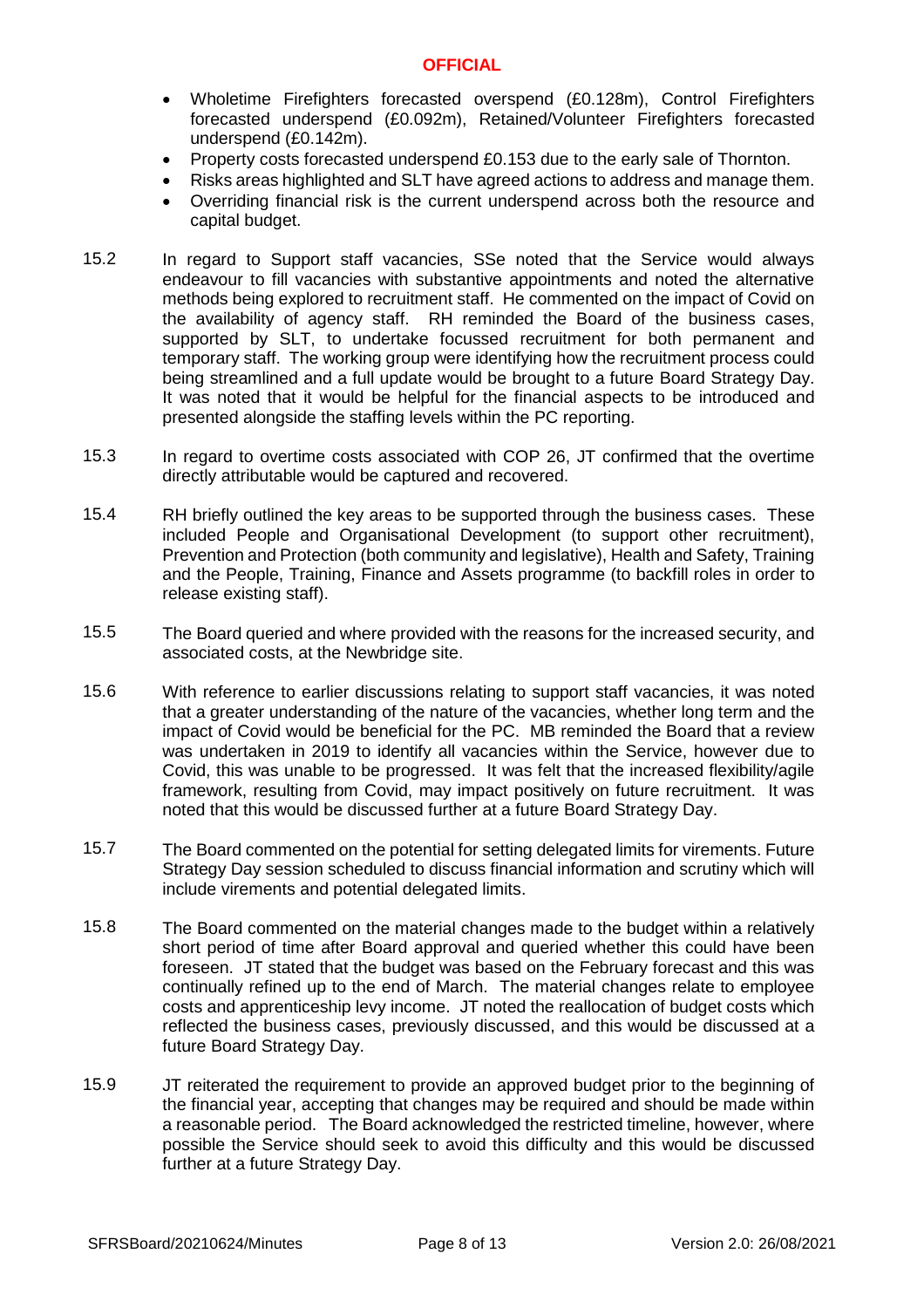- 15.10 The Board welcomed the additional degree of visibility of budget changes and the future strategy day discussions.
- 15.11 **The Board scrutinised the resource budget position for the period ending 31 May 2021.**

# **16 CAPITAL MONITORING REPORT 2021/22 – MAY 2021**

- 16.1 JT presented a report advising the Board of the actual and committed expenditure against the 2021/22 capital budget position for the period ending 31 May 2021. It was anticipated that the revised budget of £34.778 million would be spent by the end of the financial year. The following key points were highlighted:
	- Budget virement section added to highlight any changes to the budget. Changes include capital receipts from the sale of Thornton and reallocation of funds into the Portlethen Training Facility Project to accelerate the project delivery.
	- Significant risk in terms of delivering the capital programme. Focus would remain on the deliverable spend with the awareness of significant challenges ie delays in delivery or fleet and ICT which could lead to expenditure being later than planned and the uncertainty surrounding increasing construction costs.
- 16.2 In regard to the increasing construction costs, JT advised that the anticipated increase could range between 10-30%. IM advised the Board that potential increased costs were attributable to the global lockdown, restricted availability of raw materials, reduced manufacturing and reducing workforce/tradespeople following the recent exit from the EU. Covid restrictions have also impacted on capacity of construction staff allowed on sites which have been in place longer than anticipated.
- 16.3 IM informed the Board that contracts awarded through the NEC3 contract, have a facility for increasing costs due to abnormal circumstances ie worldwide pandemic, increased costs in raw materials, etc. IM further explained the increase in prelim costs due to the extended contract period.
- 16.4 A strategic overview on the impact was currently being prepared and this would be presented to the SLT and Board in due course. IM noted that the 3-year capital programme would not change, however elements may be rescheduled to ensure the budget is fully realised.
- 16.5 In regard to the programme for electric vehicles, IM advised the Board that the Service had secured funding to trial and test a prototype electric appliance. He noted that the Service were working closely with Scottish Government (SG) ambitions to meet the carbon reduction targets and with the industry technology. The Service would also continue to work closely with other emergency services to progress a blue light charging infrastructure. IM reassured that Board that due diligence would be undertaken to ensure that any electric vehicles were fit for purpose and would maintain operational capability.
- 16.6 JT noted the ongoing positive relationship with SG and the Service's involvement with previous pilot schemes and our ability to secure and utilise funding.
- 16.7 The Board welcomed the focus and explanation of risk within the presentation of this report.
- 16.8 **The Board scrutinised the level of actual and committed expenditure for the period ending 31 May 2021.**

# **17 COMBINED RISK AND PERFORMANCE QUARTER 4 PROGRESS REPORT**

MMcA presented a report advising the Board of the quarterly progress made against the strategic outcomes and objectives. He noted that individual Committees undertook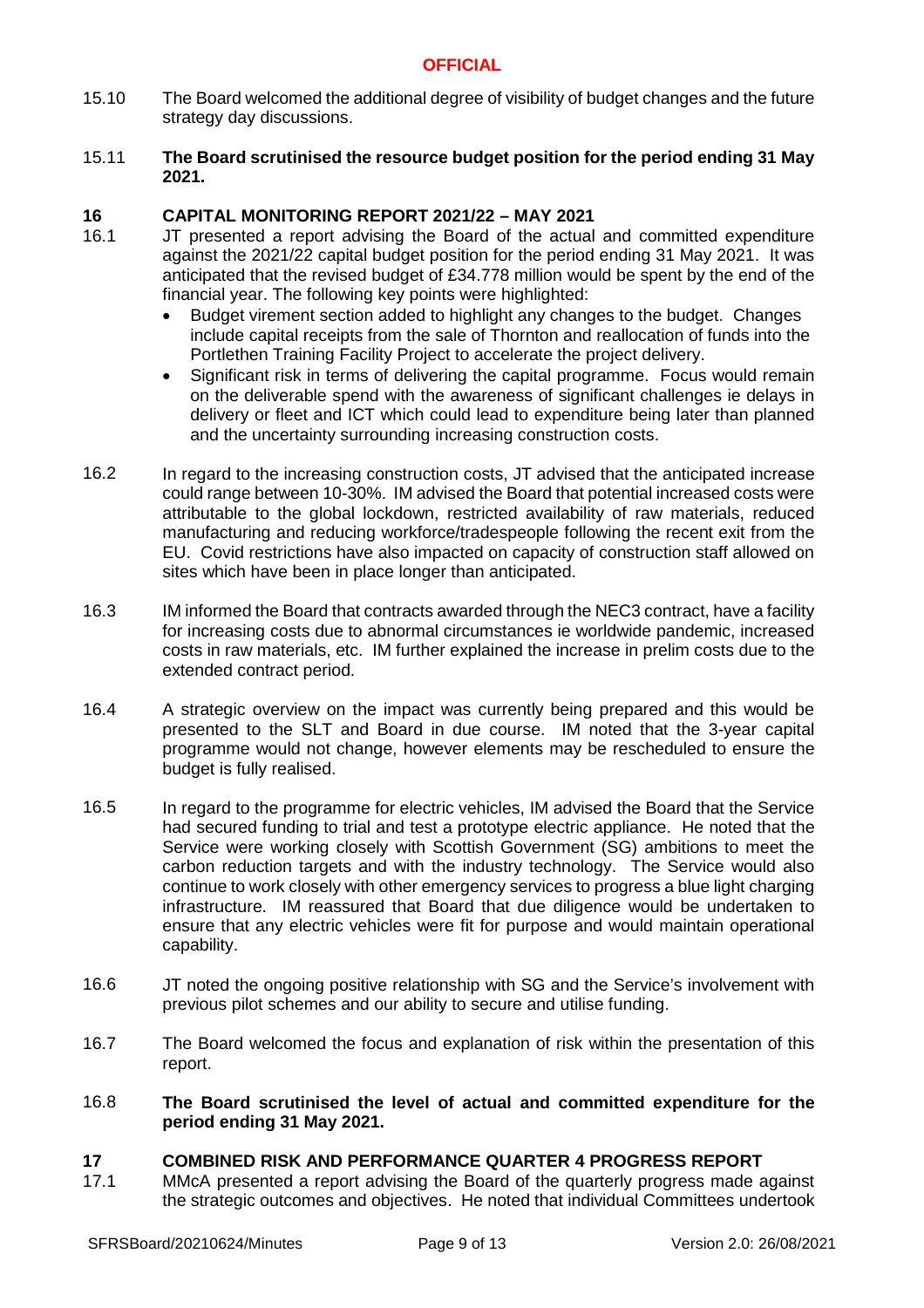detailed scrutiny of performance and risk and this report presented a high-level overview to the Board. Future intentions were to develop an annual report to help identify trends, etc and supplement quarterly reporting. The following key points were highlighted:

- Four strategic risks were currently reporting Very High (red) and 5 were reporting High (amber).
- Annual Operating Plan (AOP) streamlined to include 42 actions, of which 23 were complete (green), 16 (amber) due to slippage in timescale and 3 (red) not progressed.
- Performance measures (17 No.) noting:
	- Overall attendance at incidents reduced by 17.1% including 19% reduction in UFAS and 33% reduction in Road Traffic Collisions (RTC's).
	- Reduction in Accidental Dwelling Fires (5%)
	- Reduction in number of non-fatal casualties (30%).
	- Increase in number of fatalities in comparison to the previous year, however, this remained comparable to the 3-year rolling average.
	- Home Fire Safety Visits (HFSv's) focused remained on high risk households.
	- Due to Covid, Fire Safety Audits were below target, however these were now progressing well.
	- Availability figure remains high: Retained/Volunteer Duty System (RVDS) (88%), Wholetime (97.7%)
	- Absence figures remain consistently low for all staffing groups and compared favourably to other public and emergency services.
	- Response Times Detailed presentation to be brought to a future Strategy Day (September).

### 17.2 **The Board scrutinised the Combined Risk and Performance Quarter 4 Progress Report.**

# **18 CHIEF OFFICER'S REPORT TO THE BOARD 2020/21**

- 18.1 MB presented the Chief Officer's Report to the Board 2020/21 for information and comment. The report highlighted the volume and quality of work carried out across the Service during the previous 12 months. MB confirmed that, once finalised, the report would be published.
- 18.2 The Board commended the report for highlighting the depth and complexity of the positive good work undertaken throughout the extremely challenging year. The following comments and suggestions were made:
	- Honest, informative and reflective report.
	- Discussion regarding the purpose of the report and intended audience. Potential in its current form this may overshadow other formal annual reporting documents.
	- Consideration to be given to add or extend sections for: Leadership Development Framework, areas of best practice, awards and recognitions, corporate parenting, youth volunteering, community planning/Justice agenda and future ambitions.
	- CO acknowledged this report was very much a first iteration and welcomed Board feedback, highlighting further consideration would be given to the overall length of the document and its content/focus/purpose.

### 18.3 **The Board noted the Chief Officer's Report to the Board 2020/21.**

# **19 HEALTH AND SAFETY ANNUAL REPORT 2019/20**

- 19.1 JD presented the Health and Safety Annual Report 2019-20 to Board for information. The report outlined the analysis of key areas of performance and risk reduction approaches, ie driver safety and musculoskeletal injuries, during the reporting year.
- 19.2 In relation to firefighter injuries, it was noted that injuries occurred during UFAS incident were also were captured and recorded within these figures. In comparison to the previous reporting year, there was an overall reduction of 1% in accidents/injuries.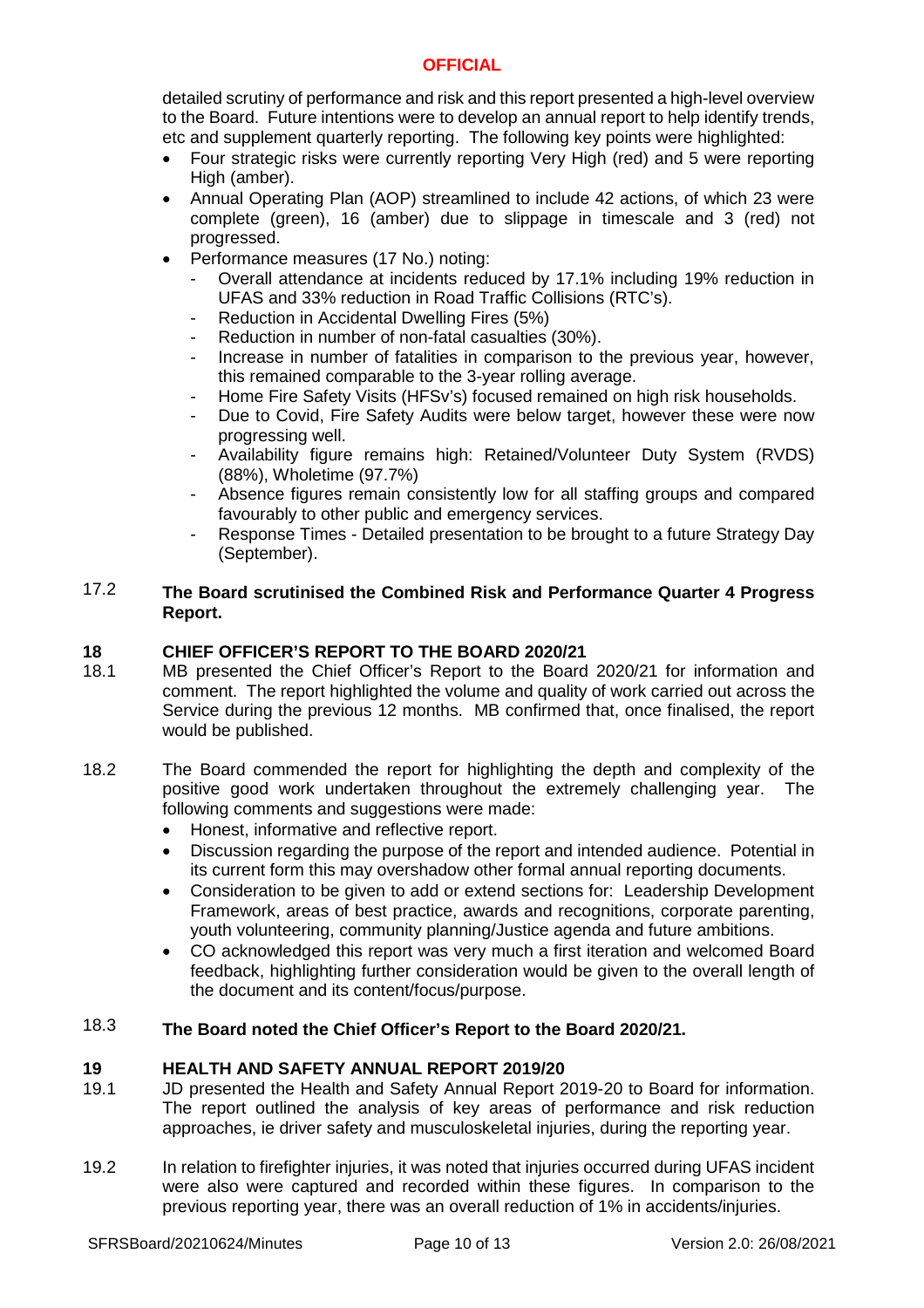- 19.3 In relation to Health and Safety Improvement Plans action, JD confirmed that Covid had a direct impact on the completion of these action plans, however, this was now starting to improve. JD reminded the Board that the action plans were closely monitored and regularly reviewed.
- 19.4 The Board commented on the improvements and reprioritisation in regard to Health and Safety (H&S), particularly during the previous challenging year, and commended all those involved.
- 19.5 The Board discussed whether the scrutiny and assurances provided by the PC on H&S was appropriate and whether there was benefit from formalising the reporting this type of assurance. PS confirmed that the level of scrutiny and assurance was appropriate and noted that the SDC also scrutinised elements of H&S, if appropriate. It was noted that future Committee value added statements could be amended to include areas of scrutiny/assurance and further discussions would be held at the Integrated Governance Forum (IGF).

#### 19.6 **The Board noted the content of the Health and Safety Annual report.**

### **20 HEALTH AND SAFETY POLICY AND POLICY STATEMENT**

20.1 JD presented the Health and Safety Policy and Policy Statement to the Board for information noting the policy had been updated to reflect the revised structure and governance processes.

#### 20.2 **The Board noted the report.**

### **21 RISK THEMES**

- 21.1 There were no new or emerging issues identified during this meeting.
- 21.2 The Board were reminded that a new risk (FRS012 – Supply Chain Shortages) had been added to the risk register.

### **22 FORWARD PLAN**

- 22.1 The Forward Plan was noted and would be kept under review.
- 22.2 The following items would be taken to the Integrated Governance Forum:
	- Committee Level Scrutiny of Key Topics

### **23 DATE OF NEXT MEETING**

- 23.1 The next formal meeting of the Board is scheduled to take place on Thursday 26 August 2021 at 1000 hrs.
- 23.2 On behalf of the Board, KD thanked retiring Board members, Anne Buchanan, Marieke Dwarshuis, Bill McQueen and Primrose Stark for this outstanding individual contributions, experience, professionalism and support throughout their tenure on the Board and wished them well for the future.
- 23.3 The retiring Board Members individually thanked the, Senior Leaders, Board colleagues, Board Support Team and wider staff for everyone's contribution, expressing their honour and privilege in being part of such a positive and professional organisation.
- 23.4 There being no further matters to discuss in public, the meeting closed at 1330 hours.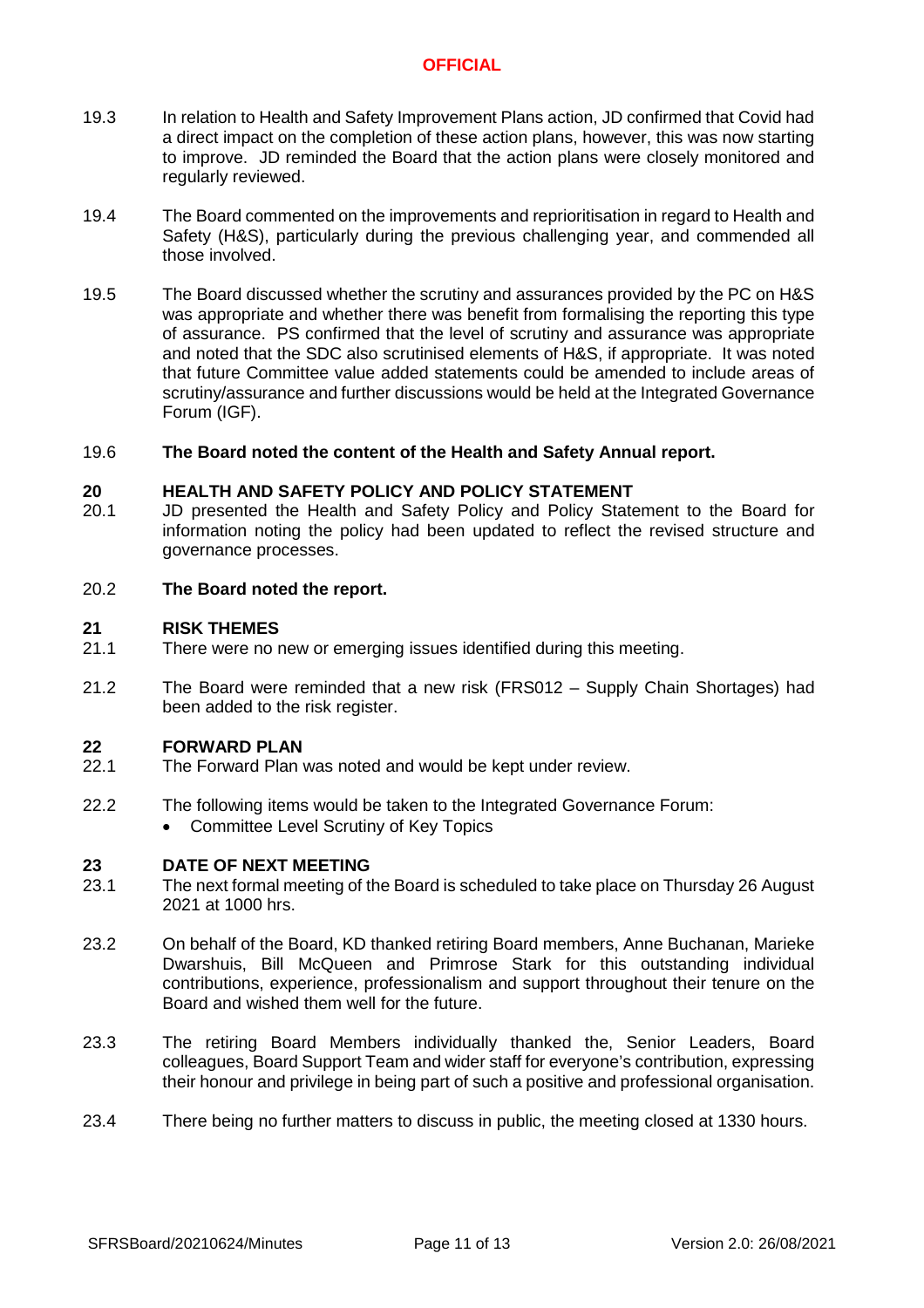# **PRIVATE SESSION**

#### **24 MINUTES OF PREVIOUS PRIVATE MEETING:**

#### 24.1 **Thursday 29 April 2021**

The private minutes were agreed as an accurate record of the meeting.

#### 24.2 **Thursday 27 May 2021 (Special)**

The private minutes were agreed as an accurate record of the special meeting.

### 24.3 **The minutes of the private meetings held on 29 April 2021 and 27 May 2021 were approved as a true record of the meeting.**

### **25 DRAFT UFAS CONSULTATION DOCUMENT: PROPOSALS FOR RESPONDING TO AUTOMATIC FIRE ALARMS**

25.1 SS presented a report to the Board seeking approval of the draft consultation document, which sets out proposals for responding to Automatic Fire Alarms (AFA). He noted that the consultation document sets out the business case and the compelling need for change.

### 25.2 **The Board approved the draft Consultation Document, subject to any final amendment as deemed appropriate**.

### **26 DRAFT FIRE AND RESCUE FRAMEWORK FOR SCOTLAND 2021**

26.1 MMcA presented a report to the Board for information and comment on the preconsultation draft new Fire and Rescue Framework for Scotland 2021 which had been shared by the Sponsor Unit.

### 26.2 **The Board noted the report and were asked to reflect on the draft framework and feedback by Monday 30 June 2021.**

### **9 CHIEF OFFICER'S REPORT**

9.1 MB provided a verbal update to the Board and referenced the single issue which was required to be taken in private. The following key areas were highlighted:

- Potential for future reporting of resource budget and capital programme to be presented by John Thomson and Iain Morris, respectively.
- Head of Service Delivery (North of Scotland) Andy Watt to represent the Service on the National Fire Protection Association's Fire Section Board.
- Project Updates
	- McDonald Road increased costs identified and change request will be submitted to the CC in due course.
	- Portlethen Training Centre nearing handover.
	- West Asset Resource Centre Lesson learnt from other projects would be applied. Awaiting cost certainty before committing.
	- Dignified facilities have been progressed in Inverness, Stirling and Alloa.
	- Reinforced Autoclaved Aerated Concrete (RAAC) panels not progressed due to funding. Service Delivery Model Programme/Community Risk Index Model (SDMP/CRIM) will inform the rationale.
- Fleet Strategy
	- Final procurement stage for the medium sized rescue pump (14 tonnes). Awarded by the end of June 2021.
	- Launch of new boats for water rescue and new electric vehicles for Rural Full Time Posts (RFTP).
- Citizen Firefighter 20-year university event.
- 9.2 Key areas of risk:
	- Financial risk (previously discussed) and the additional new strategic risk.